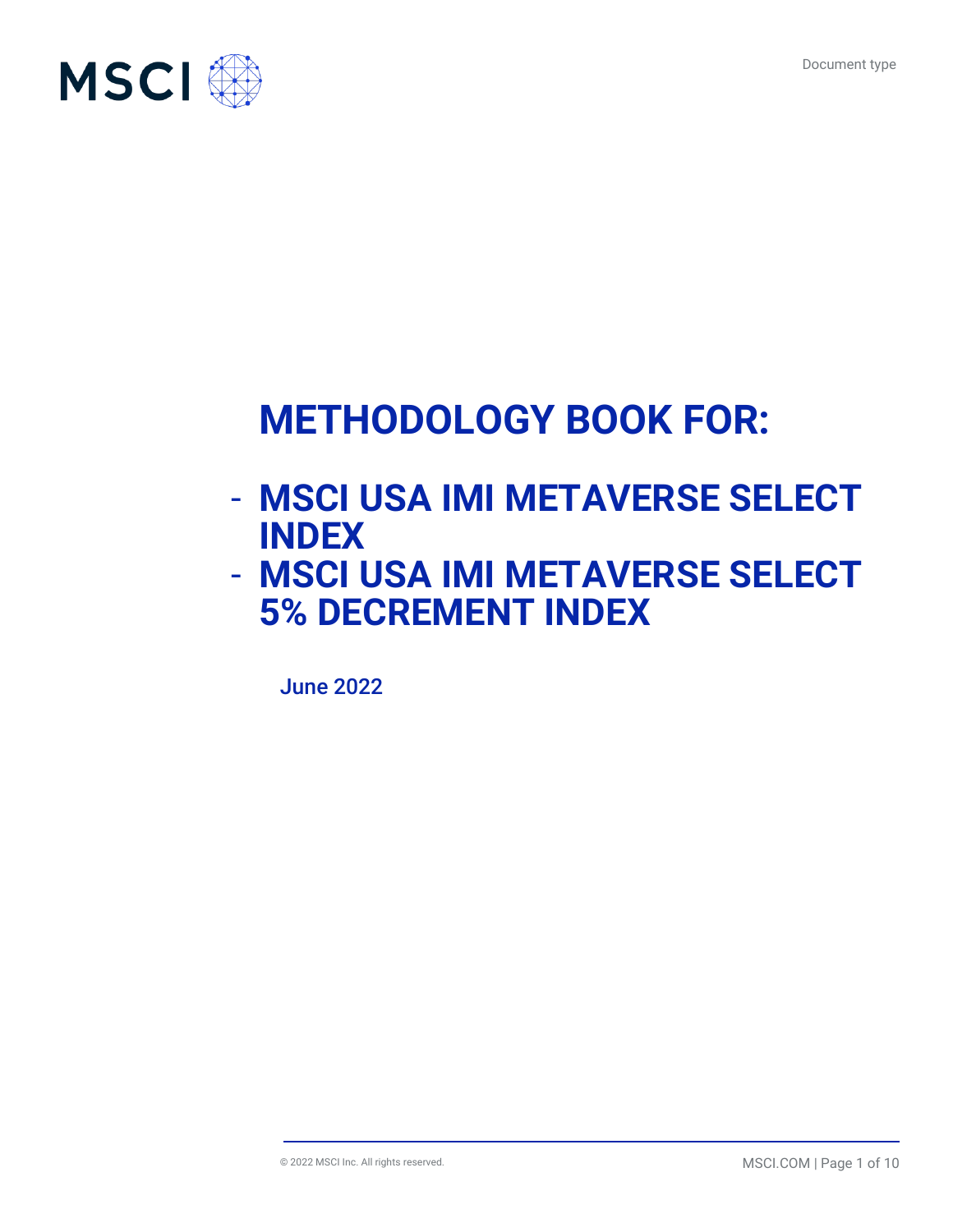

| <b>Contents</b> | Introduction<br>$\overline{1}$ |                                                | 3              |
|-----------------|--------------------------------|------------------------------------------------|----------------|
|                 | 2 <sup>1</sup>                 | Constructing the Index                         | $\overline{4}$ |
|                 | 2.1                            | Determining the Eligible Universe of the Index | $\overline{4}$ |
|                 | 2.2                            | Determining the Selected Universe of the Index | 5              |
|                 | 2.3                            | <b>Weighting Scheme</b>                        | 6              |
|                 | 2.4                            | Applying the decrement                         | 6              |
|                 | 3                              | Maintaining the Index                          | 7              |
|                 | 3.1                            | Semi-Annual Index Review                       | 7              |
|                 | 3.2                            | Ongoing event-related maintenance              | 7              |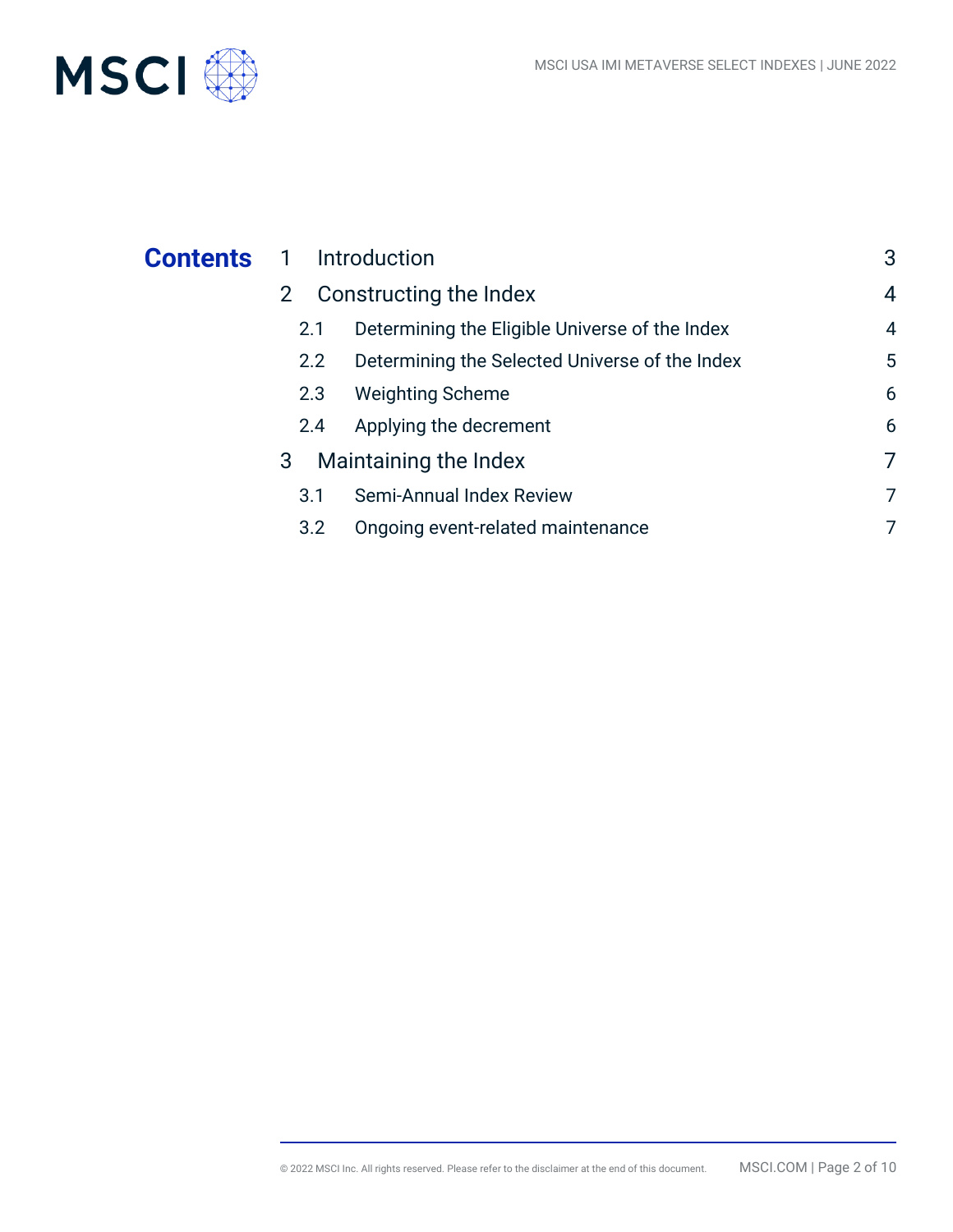

# **1 Introduction**

The MSCI USA IMI Metaverse Select Index (the 'Index') aims to represent the performance of a select set of companies that are associated with products and services focused on digital payments, e-commerce, social media, artificial intelligence and blockchain technology.

The MSCI USA IMI Metaverse Select 5% Decrement Index (the 'Decrement Index') is constructed by applying a constant markdown ('synthetic dividend') to the MSCI USA IMI Metaverse Select Index levels on a daily basis, expressed as a percentage of performance, based on the MSCI Decrement Indexes methodology $^1$  .

<sup>1</sup> Please refer to the MSCI Decrement Indexes Methodology at<http://www.msci.com/index-methodology> for details as well as intended use of such indexes.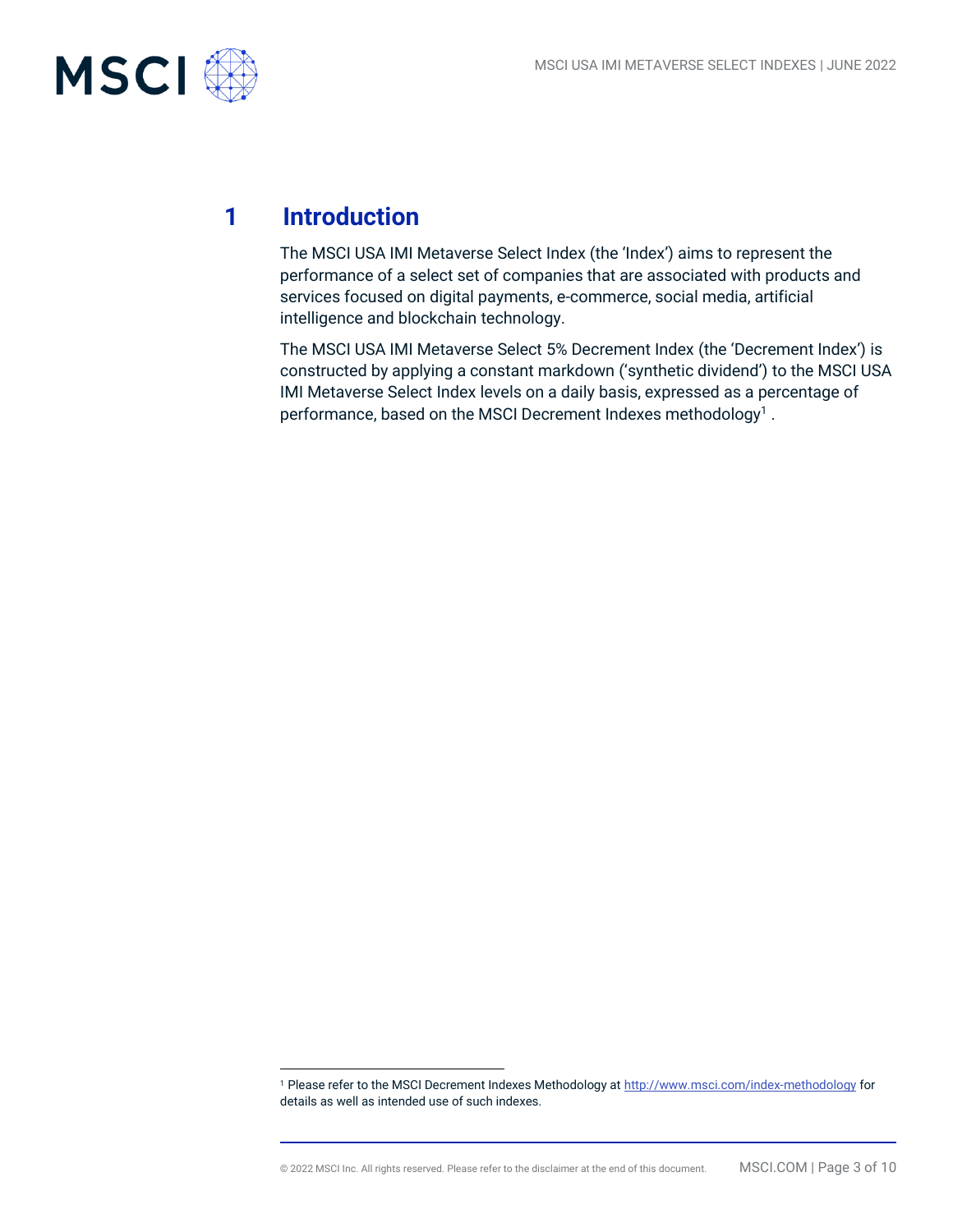

### **2 Constructing the Index**

The Index is constructed by selecting stocks from the MSCI USA Investable Market Index (IMI) (the 'Parent Index') based on rules explained in the following sections.

The Index selects companies which are assessed to have high exposure to the following business activities

- Digital Payments
- Machine Learning & Artificial Intelligence
- E-commerce
- Social Media
- Blockchain Technology

MSCI may seek input from outside market experts on the ongoing evolution of the themes underlying the Index. However, such input is advisory only in nature. MSCI alone decides whether to use such input at all or to what extent. Receipt of such input, like any other feedback on MSCI indexes, may or may not lead to a change to the Index methodology or its constituents.

#### 2.1 Determining the Eligible Universe of the Index

The Eligible Universe of the Index is constructed by selecting all securities from the Parent Index that have a Relevance Score<sup>2</sup> of 25% or more. Further filtering is applied as below.

<sup>2</sup> For details of calculation of Relevance Scores, please refer to the MSCI Thematic Relevance Score Methodology document a[t http://www.msci.com/index-methodology.](http://www.msci.com/index-methodology) The business activities in scope of the theme are as defined in section 2. These business activities are also described in section 2 of the MSCI ACWI IMI Digital Economy Index Methodology document a[t http://www.msci.com/index-methodology.](http://www.msci.com/index-methodology)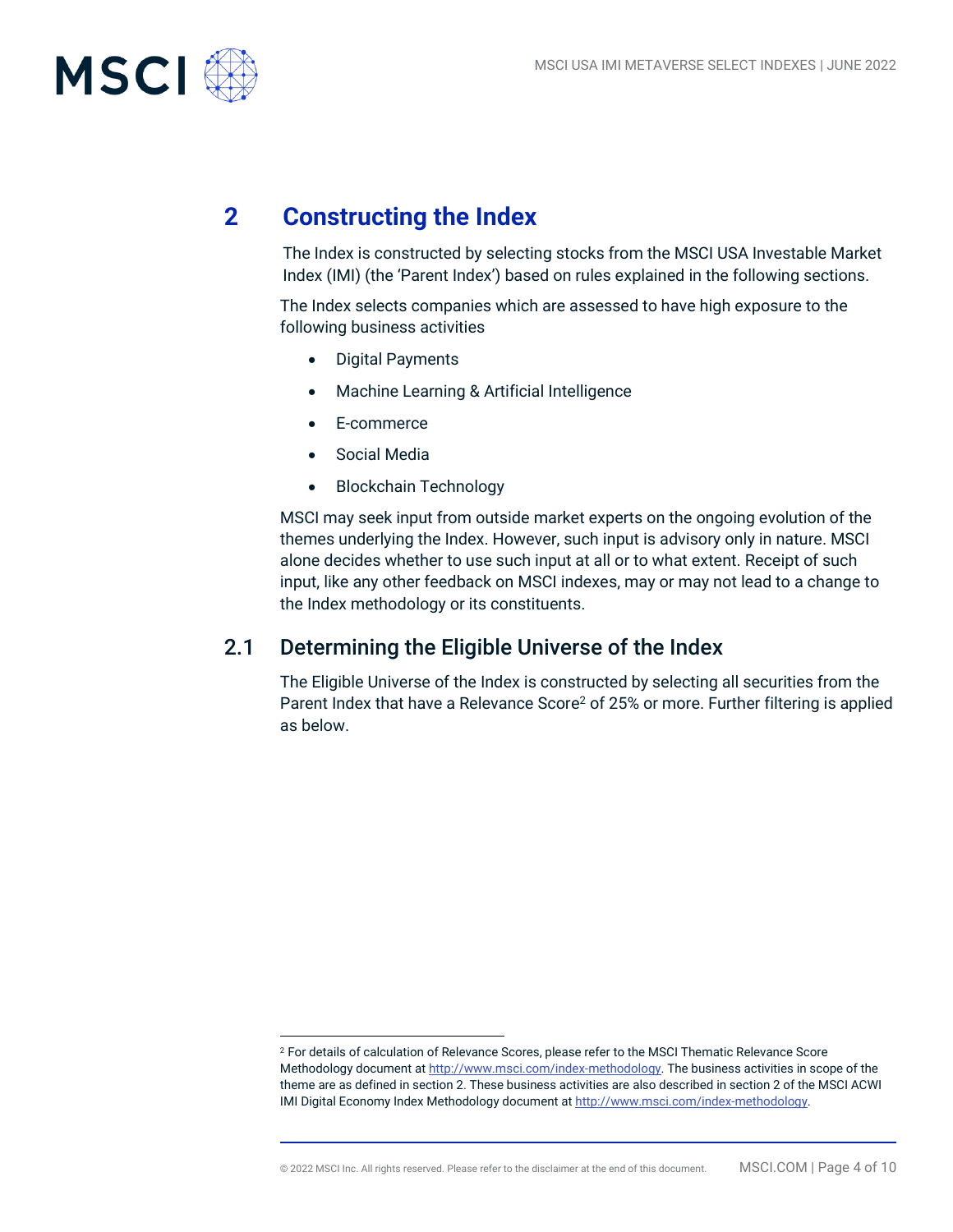

### 2.1.1 GICS®3 sector and sub-industry filtering

Stocks mapped to the following GICS® sub-industries are excluded from the Eligible Universe.

| No. | <b>GICS<sup>®</sup> Sector</b> | <b>GICS<sup>®</sup></b> Sub-Industries                        |
|-----|--------------------------------|---------------------------------------------------------------|
| 1   | <b>Communication Services</b>  | <b>Integrated Telecommunication Services</b><br>$\bullet$     |
|     |                                | <b>Wireless Telecommunication Services</b>                    |
|     |                                | <b>Broadcasting</b><br>$\bullet$                              |
|     |                                | Publishing<br>$\bullet$                                       |
| 2   | <b>Real Estate</b>             | <b>Specialized REITs</b><br>$\bullet$                         |
| 3   | Information Technology         | IT Consulting & Other Services<br>$\bullet$                   |
| 4   | <b>Industrials</b>             | <b>Construction Machinery &amp; Heavy Trucks</b><br>$\bullet$ |
|     |                                | <b>Industrial Conglomerates</b><br>$\bullet$                  |
|     |                                | <b>Office Services &amp; Supplies</b>                         |

### 2.2 Determining the Selected Universe of the Index

#### 2.2.1 Liquidity screening criteria

Securities in the Eligible Universe that have a 3-month average daily trading value (3M ADTV) less than 10 million USD are excluded from the Selected Universe. For the calculation of ADTV, please refer to the MSCI Index Calculation Methodology [\(https://www.msci.com/index-methodology\)](https://www.msci.com/index-methodology).

#### 2.2.2 Size screening criteria

Securities in the Eligible Universe that have a free-float market capitalization less than 1 billion USD are excluded from the Selected Universe.

<sup>3</sup> GICS®, the global industry classification standard jointly developed by MSCI and S&P Global.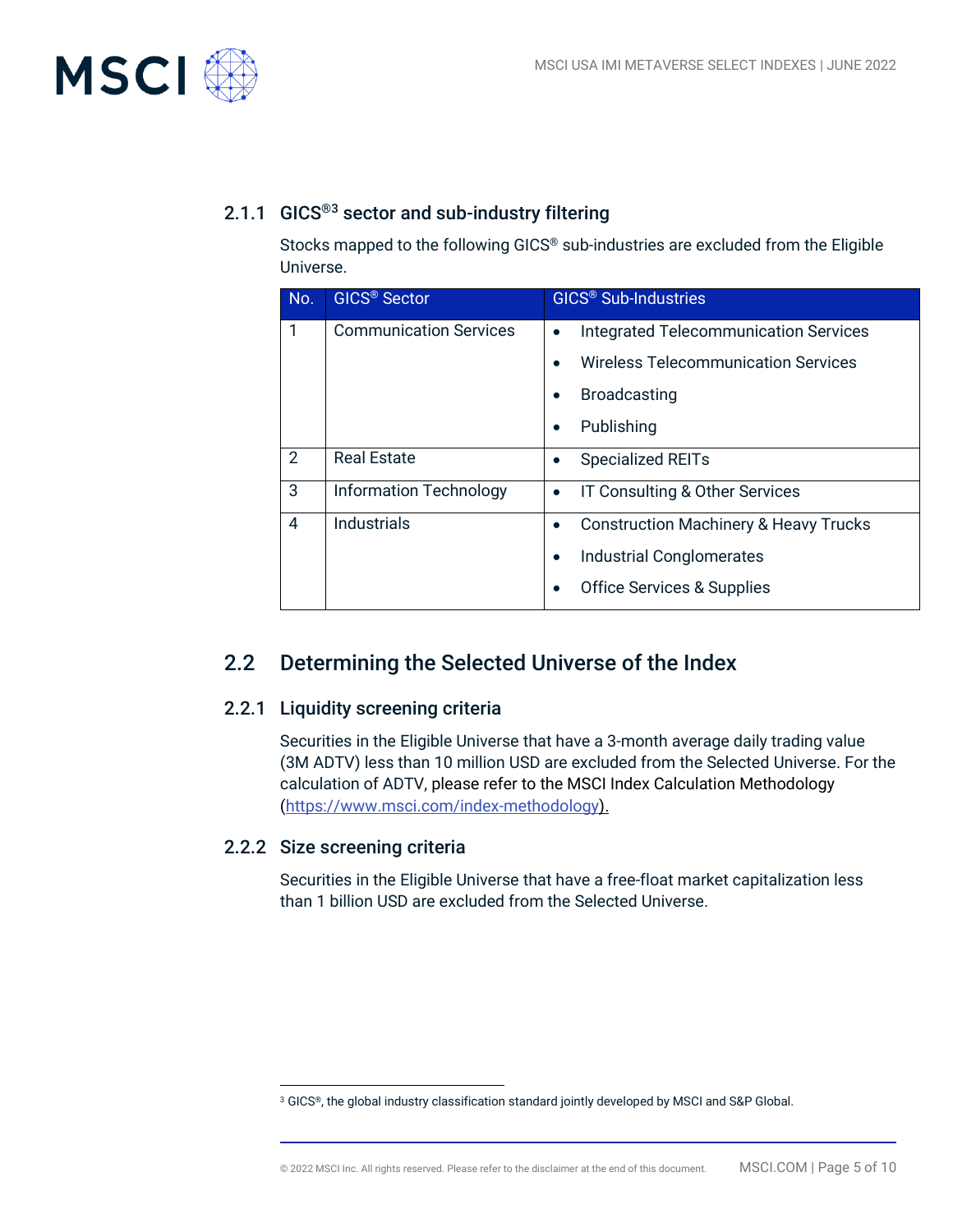

### 2.3 Weighting Scheme

Stocks included in the Index are weighted by the product of Relevance Score and their float adjusted market capitalization. The weights are then normalized to sum to 100%. Additionally, constituent weights are capped at the issuer level to mitigate concentration risk in the Index. The issuer weight in the Index is capped at 5% at each index review.

### 2.4 Constructing the Decrement Index

The MSCI Decrement Indexes methodology is applied to the MSCI USA IMI Metaverse Select Index to construct the Decrement Index using the following parameters:

| <b>Methodology Parameters</b>         | <b>MSCI USA IMI Metaverse Select Index 5%</b><br><b>Decrement Index</b> |
|---------------------------------------|-------------------------------------------------------------------------|
| <b>Currency of Calculation</b>        | USD                                                                     |
| Parent Index                          | MSCI USA IMI Metaverse Select Index                                     |
| Return Variant of the<br>Parent Index | <b>Gross Total Return</b>                                               |
| Decrement Type                        | <b>Fixed Percentage</b>                                                 |
| <b>Decrement Application</b>          | Geometric                                                               |
| Decrement Value                       | 5%                                                                      |
| Day-count Convention                  | Act / 365                                                               |
| <b>Index Floor</b>                    | n                                                                       |
| <b>Decrement Frequency</b>            | Daily                                                                   |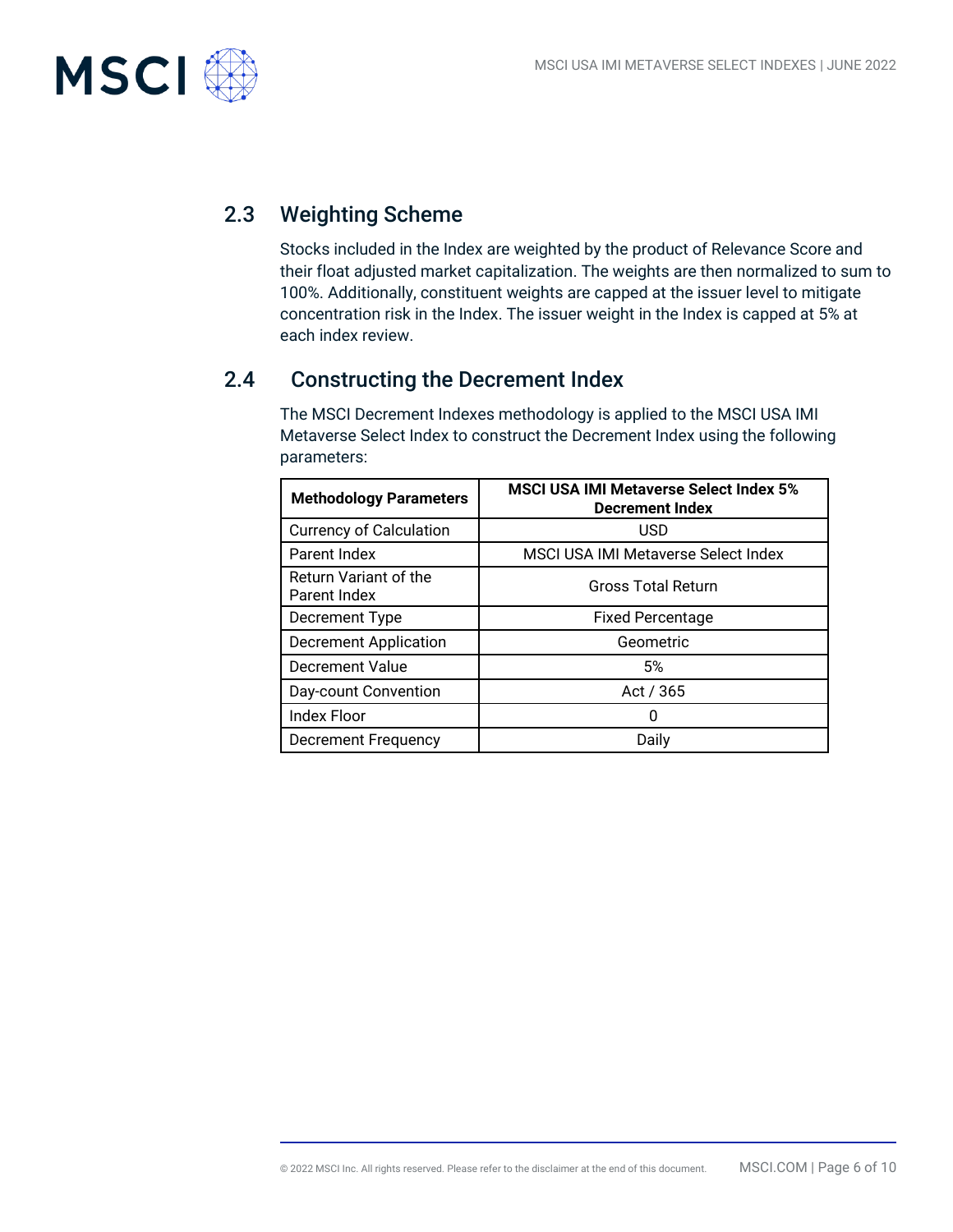

# **3 Maintaining the Index**

### 3.1 Semi-Annual Index Review

The Index is reviewed on a Semi-Annual basis in May and November to coincide with the May and November Semi-Annual Index Reviews of the Parent Index, and the changes are implemented at the end of May and November. In general, the pro forma index is announced nine business days before the effective date.

During the Semi-Annual Index Review, the Eligible Universe and Selected Universe are updated.

In general, MSCI uses Relevance Score data as of two business days prior to the rebalancing date of the Semi-Annual Index Review.

### 3.2 Ongoing event-related maintenance

The general treatment of corporate events in the Index aims to minimize turnover outside of Index Reviews. The methodology aims to appropriately represent an investor's participation in an event based on relevant deal terms and pre-event weighting of the index constituents that are involved. Further, changes in index market capitalization that occur as a result of corporate event implementation will be offset by a corresponding change in the Variable Weighting Factor (VWF) of the constituent.

The following section briefly describes the treatment of common corporate events within the Index

No new securities will be added (except where noted below) to the Index between Index Reviews. Parent Index deletions will be reflected simultaneously.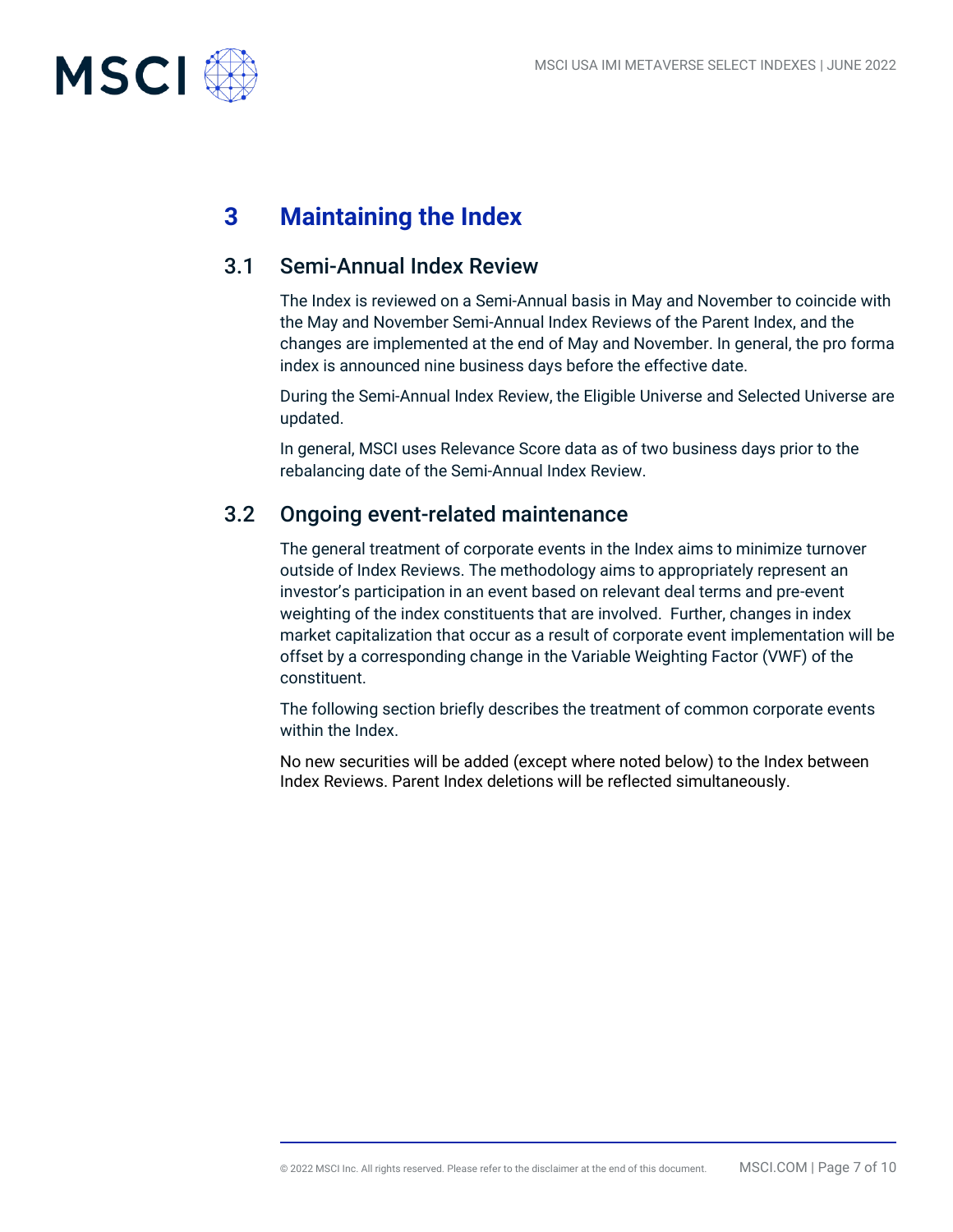

| <b>EVENT DETAILS</b>                                                                                                                                                                                                                                               |
|--------------------------------------------------------------------------------------------------------------------------------------------------------------------------------------------------------------------------------------------------------------------|
| A new security added to the Parent<br>Index (such as IPO and other early<br>inclusions) will not be added to the<br>index.                                                                                                                                         |
| All securities created as a result of the<br>spin-off of an existing Index<br>constituent will be added to the Index<br>at the time of event implementation.<br>Reevaluation for continued inclusion<br>in the Index will occur at the<br>subsequent Index Review. |
| For Mergers and Acquisitions, the<br>acquirer's post event weight will<br>account for the proportionate amount<br>of shares involved in deal<br>consideration, while cash proceeds<br>will be invested across the Index.                                           |
| If an existing Index constituent is<br>acquired by a non-Index constituent,<br>the existing constituent will be deleted<br>from the Index and the acquiring non-<br>constituent will not be added to the<br>Index.                                                 |
| A security will continue to be an Index<br>constituent if there are changes in<br>characteristics (country, sector, size<br>segment, etc.) Reevaluation for<br>continued inclusion in the Index will<br>occur at the subsequent Index Review.                      |
|                                                                                                                                                                                                                                                                    |

Further detail and illustration regarding specific treatment of corporate events relevant to this Index can be found in the MSCI Corporate Events Methodology.

The MSCI Corporate Events methodology book is available at: <https://www.msci.com/index-methodology>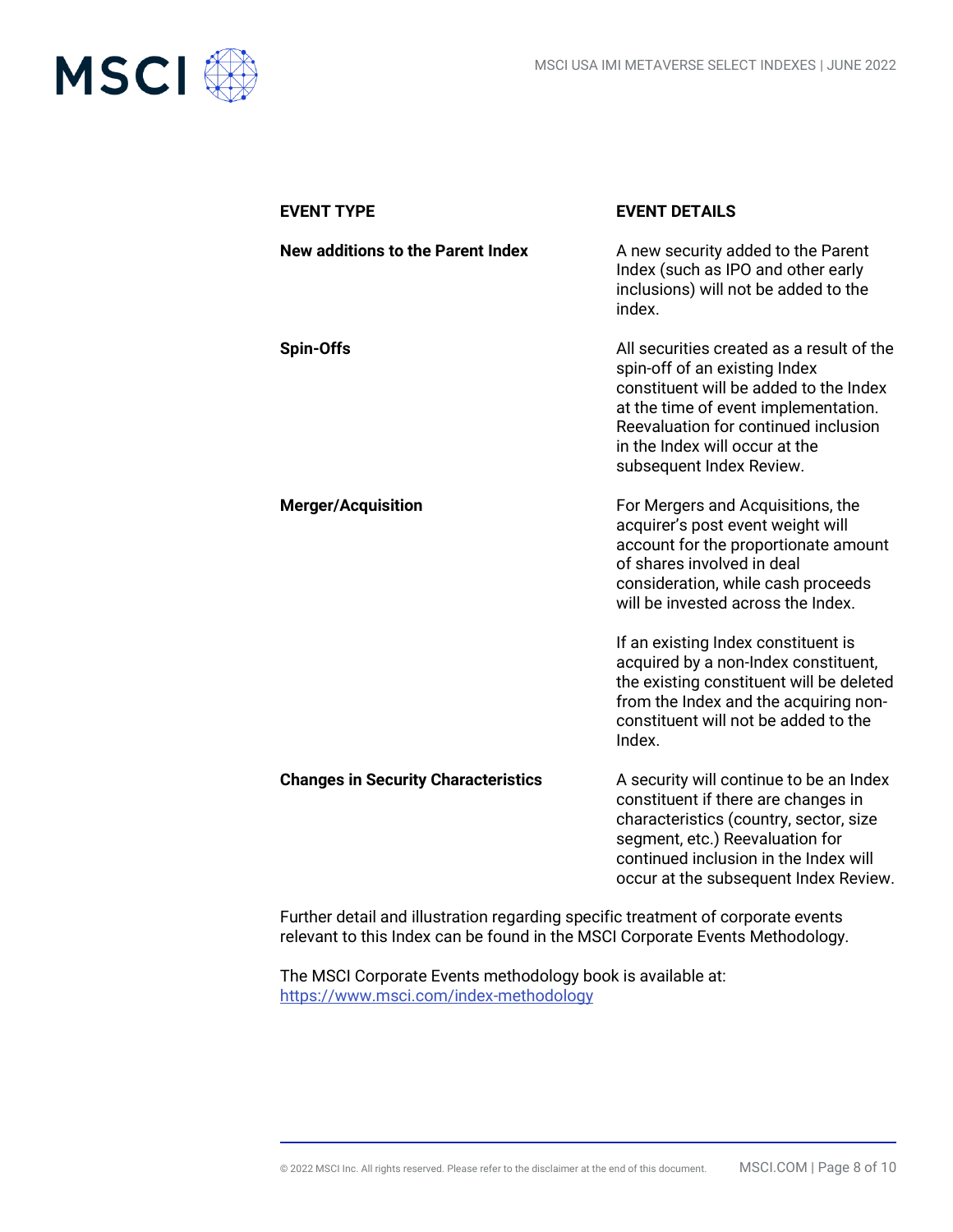

## **Contact us**

# [msci.com/contact-us](https://www.msci.com/contact-us)

AMERICAS

| Americas        | 1888 588 4567 *  |
|-----------------|------------------|
| Atlanta         | + 1 404 551 3212 |
| <b>Boston</b>   | +16175320920     |
| Chicago         | + 1 312 675 0545 |
| Monterrey       | +52 81 1253 4020 |
| <b>New York</b> | +12128043901     |
| San Francisco   | +14158368800     |
| São Paulo       | +55 11 3706 1360 |
| Toronto         | +14166281007     |

#### EUROPE, MIDDLE EAST & AFRICA

| Cape Town | + 27 21 673 0100  |
|-----------|-------------------|
| Frankfurt | +49 69 133 859 00 |
| Geneva    | +41 22 817 9777   |
| London    | +44 20 7618 2222  |
| Milan     | +39 02 5849 0415  |
| Paris     | 0800 91 59 17 *   |

#### ASIA PACIFIC

| China North     | 10800 852 1032 *      |
|-----------------|-----------------------|
| China South     | 10800 152 1032 *      |
| Hong Kong       | +852 2844 9333        |
| Mumbai          | +91 22 6784 9160      |
| Seoul           | 00798 8521 3392 *     |
| Singapore       | 800 852 3749 *        |
| Sydney          | +61290339333          |
| <b>Taipei</b>   | 008 0112 7513 *       |
| <b>Thailand</b> | 0018 0015 6207 7181 * |
| Tokyo           | + 81 3 5290 1555      |
|                 |                       |

#### About MSCI

MSCI is a leading provider of critical decision support tools and services for the global investment community. With over 50 years of expertise in research, data and technology, we power better investment decisions by enabling clients to understand and analyze key drivers of risk and return and confidently build more effective portfolios. We create industry-leading research-enhanced solutions that clients use to gain insight into and improve transparency across the investment process.

To learn more, please visit www.msci.com.

*The process for submitting a formal index complaint can be found on the index regulation page of MSCI's website at: [https://www.msci.com/index](https://www.msci.com/index-regulation)[regulation.](https://www.msci.com/index-regulation)*

 $* =$  toll free